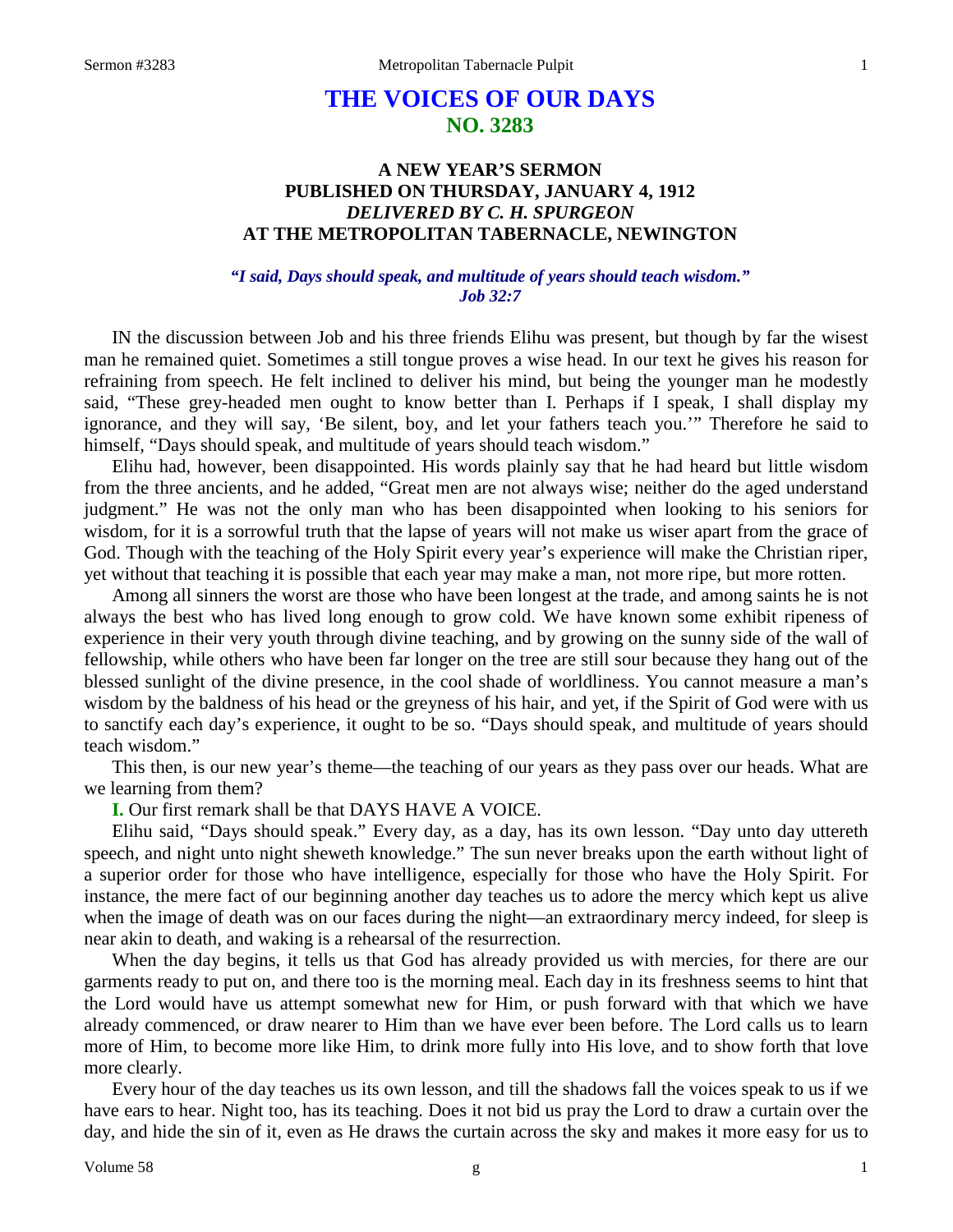fall asleep? Do we not delight, as we go to our beds, to ask to be unclothed of all our sins, even as we are stripped of our garments, and should we not pray to be prepared to fall asleep, and lie in our last bedchamber, till the everlasting morning breaks upon us and we put on our glory robes? Did we but exercise sanctified thought, each day would bring its precious dower of wisdom, and make us better acquainted with the Lord.

What a message do our Sabbath days bring to us! To those who toil all the week long, the light of the Lord's day seems fairer and fresher than that of any other day. A person at Newcastle, who had a house to let, took an applicant for it to the top of his house, he spoke of the distant prospect and added, "We can see Durham Cathedral on a Sunday." "On Sunday," said the listener, "and pray why not on a Monday?" "Why," said he, "because on the weekdays great furnaces and pits are pouring forth their smoke, and we cannot see so far, indeed, we can scarcely see at all, but when the fires are out, our view is wide."

Is not this a true symbol of our Sabbath days when we are in the Spirit? The smoke of the world no more clouds the heavens, and we see almost up to the golden gates. Such days do speak, indeed, and tell of the rest which remains. They sing in our ears with soft and gentle voices, and tell us that we shall not always need to bow like galley slaves, tugging at the oar of this world's work, but may even now look up to the place where our home awaits us, and the weary are at rest.

These peaceful Lord's days call us away to the top of Shenir and Hermon, whence we may view the land of our inheritance. They cry to us, "Come up higher." They beckon us to commune with Him "whom having not seen, we love; in whom, though now we see him not, yet believing, we rejoice with joy unspeakable and full of glory." All days speak, but Sabbath days speak best—they are orators for God! These resurrection days, these days of the Son of man, these have angel voices. "He that hath ears to hear, let him hear."

While each day speaks, some days have peculiar voices. Days of joy speak, and bid us bless the Lord, and magnify His name. Days of sorrow speak and cry, "Arise ye and depart; for this is not your rest: because it is polluted." Days of communion with God speak saying, "Abide with me," and days of lost communion cry in warning, "Are the consolations of God small with thee? Is there any secret thing with thee?" Days of health say, "Whatsoever your hand findeth to do, do it with thy might," and days of sickness say, "In the day of adversity consider."

Each day, whether bright or dim, clear or cloudy, festive or desolate, has its own tone and modulation, and speaks its own message. Some of these days are great preachers, and from them we have learned more than in months before. Solemn days of decision when sins have been abandoned, joyous days of manifestation when Christ has been precious, triumphant days of victory in which God has been exalted—these speak indeed, and like prophets claim a hearing in the name of the Lord. Whether common or special, each day is to us a new page of sacred history, a new window into the truth, another halting place in the march to the celestial city.

Here let us add that *all our days have had a voice to us.* There were youthful days, and we thought they said, "Rejoice, O young man, in thy youth," and we listened all too eagerly, yet we misunderstood those voices. Had we hearkened to the end of their sermon, we should have heard them say, "But know thou, that for all these things God will bring thee into judgment." To some of us, our youthful days were full of blessed teaching, for they called us to seek Him early in whom we have rejoiced and found our all in all.

Days of middle life have a voice, which we hear as we buckle on our harness for stern fight, and find but little space for rest, and none for self-congratulation. What do these days say to us but "Work while it is day, for the night cometh when no man can work"? Those grey hairs scattered upon our brows warn us that our sun will not remain at noon for long. I hear a voice which cries to me, "Quick! Quick! Quick! The night cometh." As to those later days, to which our text more pointedly alludes, they say to you, dear brothers and sisters, who have reached them, "Make sure work for eternity. Hold time loosely. Lay hold on eternal life." The declining strength, the teeth long gone, the limbs trembling, the eyes needing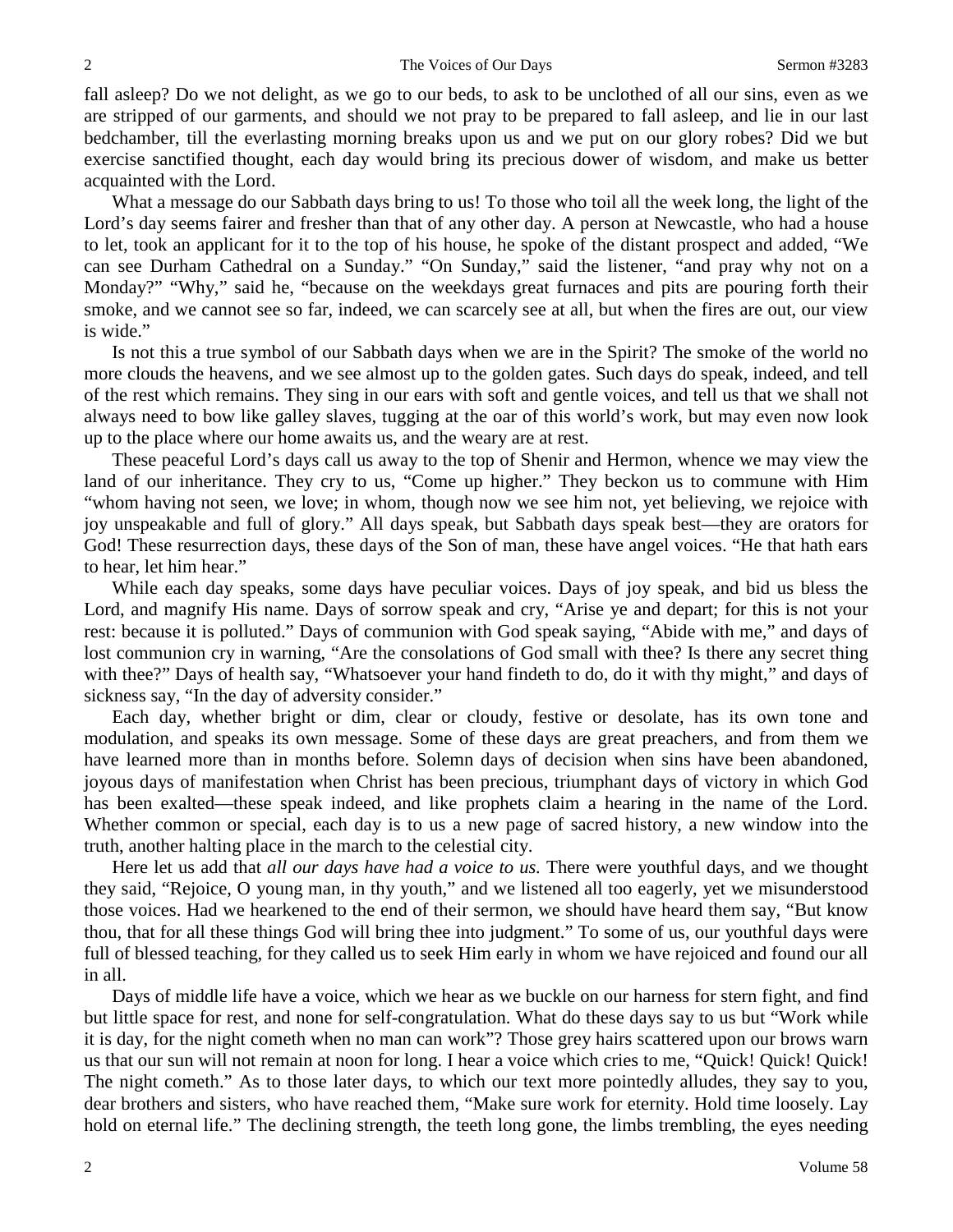the optic glass to aid them, the hair snowy with many winters—all these are messages of which the purport is, "Be ye also ready, for the Bridegroom cometh." Knowing our frailty, each day sounds in my ear the trumpet call, "Boot and saddle. Up and away. Linger no longer. Press on to the battle."

One of the loveliest sights in the world is an aged believer waiting for the summons to depart. There is a lovely freshness in the green blade. The bloom upon the ripening corn is also fair to look upon, but best of all we delight in the golden ears drooping down from the very weight of ripeness, expectant of the sickle and the harvest home.

We have some among us who are so lovely in their lives and heavenly in their conversation that they seem like shining ones, who have lingered here a little late, they ought to be in heaven, but in mercy to us they tarry here to let us see what the glorified are like. I have heard of stray sunbeams, and these are such.

It is well when our old age is such a voice from heaven, but with the unconverted man or woman, how different are all things! To them we must tenderly but faithfully give warning. "You *must* soon die. The young *may* die, but you *must,* you know you must. Be wise, therefore, and prepare to meet your God." The eleventh hour with iron tongue calls to you, give heed to it, or you will have to hear it sound your condemnation forever.

> *"Hasten, sinner, to be wise, Stay not for the morrow's sun; Longer wisdom you despise, Harder is she to be won.*

*Hasten mercy to implore, Stay not for the morrow's sun, Lest thy season should be o'er Ere this evening's stage is run.*

*Hasten, sinner, to return, Stay not for the morrow's sun Lest thy lamp should fail to burn Ere salvation's work is done.*

*Hasten, sinner, to be blest, Stay not for the morrow's sun, Lest perdition you arrest Ere the morrow is begun."*

Our days all have a voice, and those which mark the different stages of our life and the flight of time have voices which demand special attention. Birthdays, as often as they come, have a chiding voice, if we are lingering and loitering, and they have also a voice appealing to us for gratitude for years of mercy past. They have a voice calling to us for more strenuous exertions, and bidding us draw nearer to God than before.

There is always a buoyancy and gladness about the first days of the year, they speak of thankfulness, and call us to devote ourselves anew to God, and seek new grace to make the coming year more holy than the past. The dying hours of the last day of the year are well kept as a watch, for by their fewness we see their preciousness. There are also last days to a life, and it will depend upon what that life is whether they will be rung out with joyous peals or knelled with despair.

Let days speak then, for they have much to say to us.

**II.** The next thing in our text is that INCREASING YEARS SHOULD INCREASE OUR WISDOM, "multitude of years should teach wisdom."

A man ought not to be at this moment as foolish as he was twelve months ago. He should be at least a little wiser. Christians ought to learn several things by the lapse of years.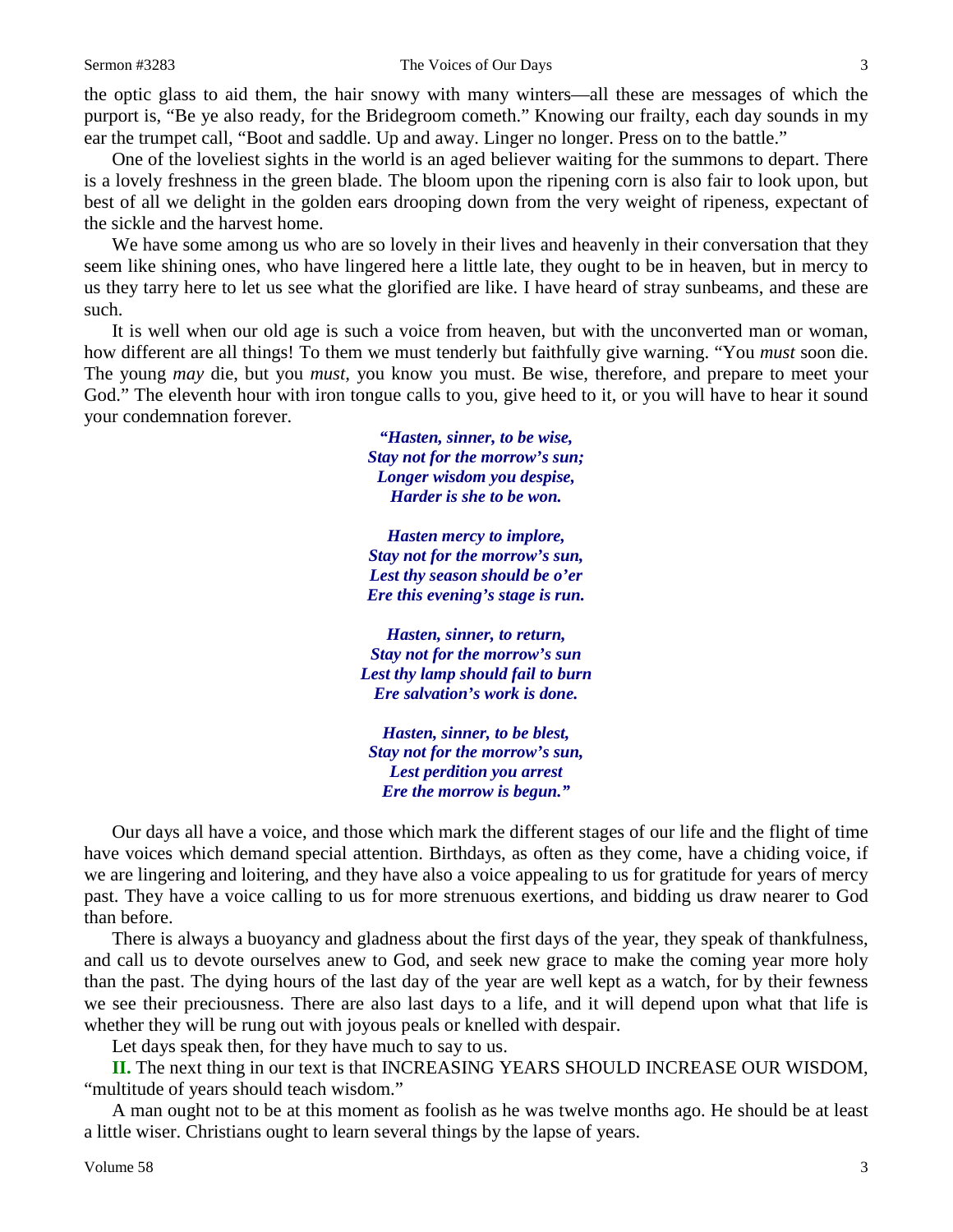We ought to learn *to trust less to ourselves.* Self-confidence is one of the commonest faults of the young, they judge themselves to be better than their fathers, and capable of great things. Untried strength always appears to be greater than it is. For a man to trust himself in the beginning of his Christian career is very unwise, for Scripture warns him against it, but for him to trust himself after he has been twenty or thirty years a Christian is surely insanity itself—a sin against common sense. If we have spent only a few years in the Christian life, we ought to have learned from slips, and follies, and failures, and ignorances, and mistakes, that we are less than nothing.

The college of experience has done nothing by way of instructing us if it has not taught us that we are weakness itself. To rest upon yourself, or upon any particular virtue which you possess, or upon any resolution which you have formed, is vanity itself. Brother, has the spider's thread already failed you so many times, and do you still call it a cable? Has reed after reed broken beneath you, and do you still rest on them as though they were bars of iron? Are you an aged Christian, and yet self-confident? Surely this cannot be.

Age should teach every man *to place less and less confidence in his fellow men.* I do not mean that we are to lose that legitimate confidence which we should place in our fellow Christians, and in the moral integrity of those we have tried and proved, but I refer to that carnal confidence which makes flesh its arm, this should be cured by age. When we begin the Christian life, we are like feeble plants needing a support. We cling to our minister, and everything he says is Gospel, or we follow some superior person, and place our admiring confidence in him.

Alas! it often happened that helpers fail, and unless we have in the meantime learned to do without them, the consequences may be very serious. In the course of time, I think most Christians find their idols among men broken before their eyes. They at one time said, "If such a man were to fall, I should think that there was no truth in Christianity," but they have learned better now. God will not have us make idols of His saints or ministers, and years prove to us that those are cursed who trust in man, but he is blessed that trusts in the Lord.

We ought to learn, again, that *there is no depending upon appearances*. Have you not found out, as far as you have now gone, that the direst calamity that ever overtook you was your greatest mercy? And have you not found that what you thought would have been a choice blessing had really been a terrible danger to you if it had been bestowed? You have judged the Lord according to your folly, by the outward manifestation of His providence, have you not now learned to believe in His tried fidelity and to trust Him at all times, let Him do what He may?

In this, age should instruct us. We ought not to be afraid because the day is cloudy, but remember that if there were no clouds, there would be no rain, and if no rain, no harvests. Surely it is time that we had done judging each inch of time by itself, and began to see things upon a broader scale. We should neither be too much depressed nor too exultant because of our immediate present condition, if we knew that things are not what they seem.

Years should also teach us *greater reliance upon the divine faithfulness.* It ought every day to be easier for a Christian to trust in God. The young believer is like a young swimmer who, for the first time feels his feet off the bottom, and scarcely knows what will become of him, but the old swimmer feels like a fish in its native element, and he is not afraid of drowning. The little waves which in his boyhood he thought would swamp him, he takes no notice of whatever, and even if huge billows roll, he mounts them like a sea bird. Oh, it is a grand thing to be established in the faith, grounded and settled, so as to be able to say, "Therefore will we not fear, though the earth be removed." So it ought to be with us. "Days should speak, and multitude of years should teach wisdom."

And truly, dear friends, we ought to attain *a deeper insight into the things of God* as every year rolls over our heads. The conversation of mature Christians is always very delightful. Young Christians sparkle most, but old Christians are diamonds of the first water. You may get good fruit from a young and earnest Christian, but it lacks the mellowness and full flavor of the ripe believer. I love to talk with aged Christians, even when they are uneducated people. Many holy women may be met with among the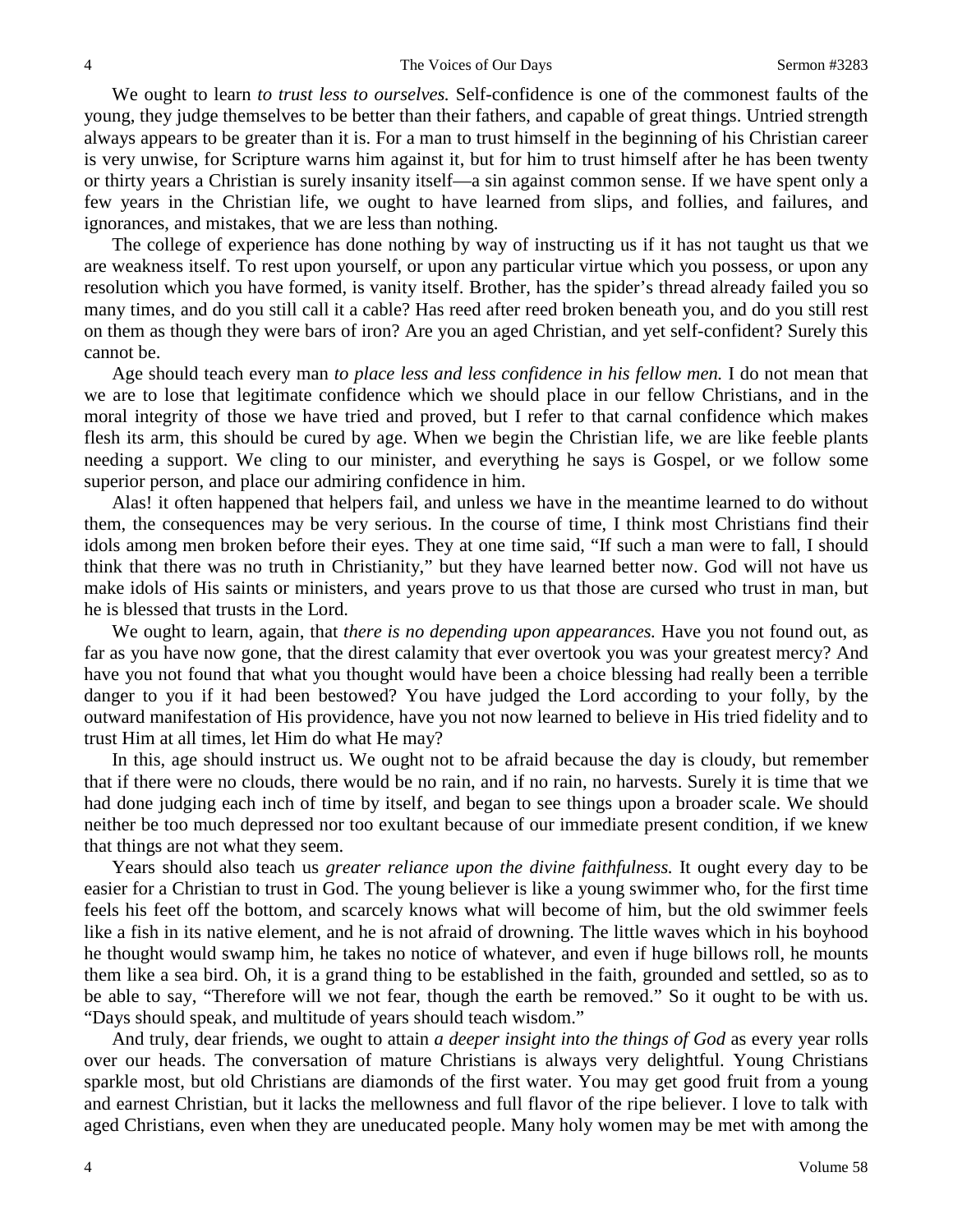#### Sermon #3283 The Voices of Our Days 5

poor of the church who know a world of sound divinity, and if you will but listen to them, you will be surprised. They do not deal in theories, they tell you matters of fact. They do not explain points like the schoolmen, but they illustrate their experience what else seemed dark. They have been instructed by living near to God, by feeding upon truth, by lying in Jesus' bosom like the poor man's ewe lamb, which did eat of his bread and drink of his cup, this makes men wise unto salvation, and in such cases, years sanctified by grace teach them wisdom.

I shall have to speak a long time if I have to show in what respects Christians ought to grow wiser. They ought to grow wiser with regard to themselves—to be more watchful against their besetting sins, more intent in that particular department of service for which they find themselves most qualified. They ought to be wiser towards Satan, more aware of his devices, and of the times when he is likely to assail them.

They ought to learn how to work better with others, to manage more easily people with queer tempers, to get on better with those who are under them, or with them, or above them. They should be learning how to deal with trembling sinners, with hard hearts, and with tender consciences, with backsliders, with mourners, and the like. In fact, in all things every year we ought to be more fully equipped, and under the blessing of God's Spirit, years should teach us wisdom.

Brethren, we ought to learn, if we remember who it is that has been teaching us, if we are Christians. It is the Holy Ghost Himself. If your boy goes to a school two or three years, and does not make progress, you do not feel satisfied with the master. Now, you cannot in this case blame the Teacher, then let the pupil take much of the blame to himself. "Days should speak, and multitude of years should teach wisdom," since the Holy Ghost dwells in us who are converted to God. Let us remember how sweetly He has taught us by means of the choicest mercies.

They used to teach their children the alphabet, in the olden times, by giving them A B C on pieces of gingerbread, and when the boy knew his letter, he ate the gingerbread for a reward. That is very like the way in which we have been taught doctrine, it has been sweet to us, and we have learned it by feasting upon it. I know it has been so with me. The mercy of God has been a divine instructor to my soul. "Thy gentleness," says one of old, "hath made me great." With such sweet teaching, kind teaching, loving teaching, forbearing teaching, we ought to have learned something in all these years.

And then, sometimes, how sharply the Holy Ghost has taught us. I have heard say that boys do not learn so well now, because the rod is so little used. I should not wonder, but in God's school the rod has never been put aside. Some of us do not go long without a stroke or two, and if you have been very much tried and troubled, and yet have not learned, my dear brother, my dear sister, what can be done with you? What! with this smarting, with all this sickness, with all these losses and crosses, and yet no profiting? O vine, with all this pruning, are there so few clusters? O land, with all this plowing and harrowing, is there so slender a harvest? Let us mourn before God that it should be so.

And let us remember again, how much teaching we have had from the ministry, under the blessing of God's Holy Spirit. I should not wonder if some Christians do not profit, because their Sabbaths are very dreadful days to them. All the week they are hard at work, and on Sunday there is nothing to feed upon in what they hear, so they come home from public worship dissatisfied and troubled.

Now, if your souls have been fed—if you have often said, "Surely God was in this place, and I knew it," and you have gone home with your souls fed with the finest of the wheat, should there not be some wisdom to show for it? Consider the position which some of you occupy as teachers of others, as heads of families and instructors. If you do not learn, how are you to teach? And if there is no learning with you, you cannot wonder if your scholars make no progress under your instructions.

With God as our Teacher, if we do not learn, we cannot blame others if they do not learn from us who are but men and women. May God grant that instead of wasting time in frivolities, or "killing time" as the worldling calls it, we may seek to increase in the knowledge of God and in likeness to Jesus, so that every day we may be better heirs of heaven!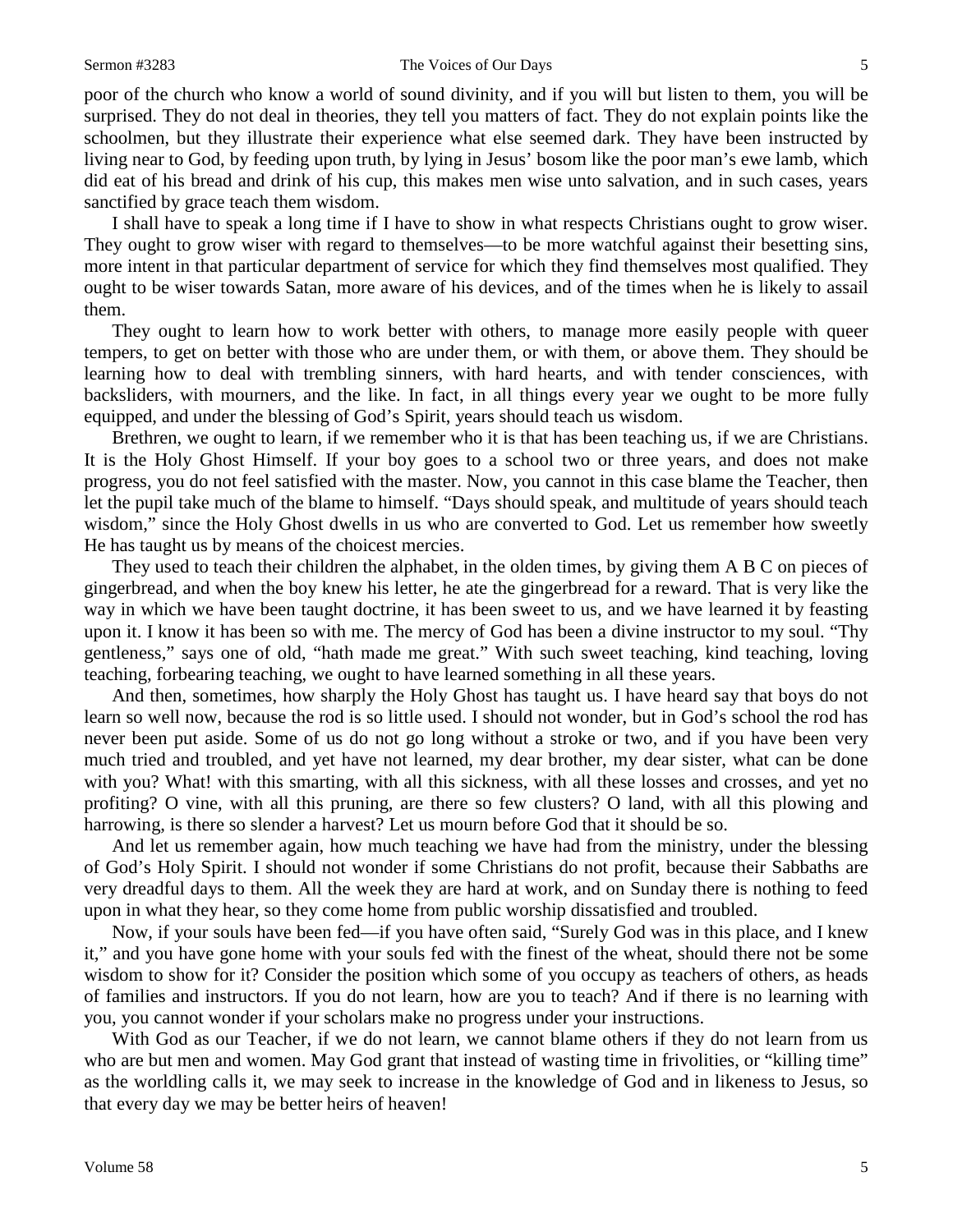*"So let our lips and lives express The holy Gospel we profess; So let our works and virtues shine, To prove the doctrine all divine.*

*Thus shall we best proclaim abroad The honors of our Saviour God, When His salvation reigns within, And grace subdues the power of sin."*

**III.** My last word shall be a short one. And it is this, according to my text, THOSE WHO HAVE WISDOM SHOULD COMMUNICATE IT TO OTHERS.

"I said, Days should speak,"—not be silent, "and multitude of years should teach wisdom," that is to say, those who have days and multitude of years should try to teach the younger folks what they know. Now, it is a fault with some of our brethren that they do not teach us young people enough. They are too quiet. I should not like them to die and go to heaven without having told us all they know, and yet, when a venerable saint is buried who has been very reticent in speech, and has never used his pen, what a mint of teaching is buried with him!

It always seems to me to be a pity that anything should be lost through the hand of death, it should rather be a gain. There are some of us who have told people all we know, and we are always repeating it, so that if we die, no secrets will sink into oblivion, but there are others of the opposite sort, a great deal goes into them, and there must be a deal of wisdom in them, for none ever comes out. Doubtless many believers have been walking with God and enjoying the means of grace for so long a time that they are quite able to teach others, but they are of small service to us because they are so retiring.

I never like to see a Christian like an old-fashioned moneybox, into which you put the money, but from which you cannot get it out again unless you break the box. It ought not to be so. Does not our Savior tell us that the well of water in us is to become rivers of water streaming out from us? As we receive we should give. The more we learn, the more we should teach, and if God teaches us, it is because He expects us to instruct others.

Now, brethren, I presume to speak to those who are older than I am. Try and teach somebody, dear brethren, ask yourselves how did you learn what you know? You were taught. Return the blessing by teaching somebody else. You were taught. Did your mother teach you? Are you a mother yourself? Then teach your children. Did you learn from your father? Then, Father, be not ungenerous to your family. Hand on the inheritance, what your father gave you, pass on to your sons that they may teach the same to their heirs. Or did you learn from a Sunday school teacher? Be a Sunday school teacher yourself, and teach the rising generation.

Remember that according as you have ability, you are a debtor to the church of God, by whose means you received the truth, and to the church of God pay back, in the shape of instrumentality, the teaching which you have received by teaching those around you.

Note next, that you are bound to do it, for without this the truth cannot be propagated in the land. There is not a tree that stands at this moment leafless and bare in the winter's blast but has within itself preparation for casting its seed into the earth next year. Take off a bud, and you will find concealed within it the flower and everything preparatory for the creation of another tree like itself when the fullness of time shall come.

The violet and the foxglove in the bank are waiting for the time to cast seed abroad, that the species may be continued on the face of the earth, each after its kind. In like fashion should each believer, by having known the truth of God, secure a succession of the faithful among men. Are those of ripe years among us attending to this as they should?

Again, remember that the devil is always teaching, and his servants are always busy. When the sons of Belial invent some new blasphemy, their lips ache to tell it. Let but a loose song be sung in any music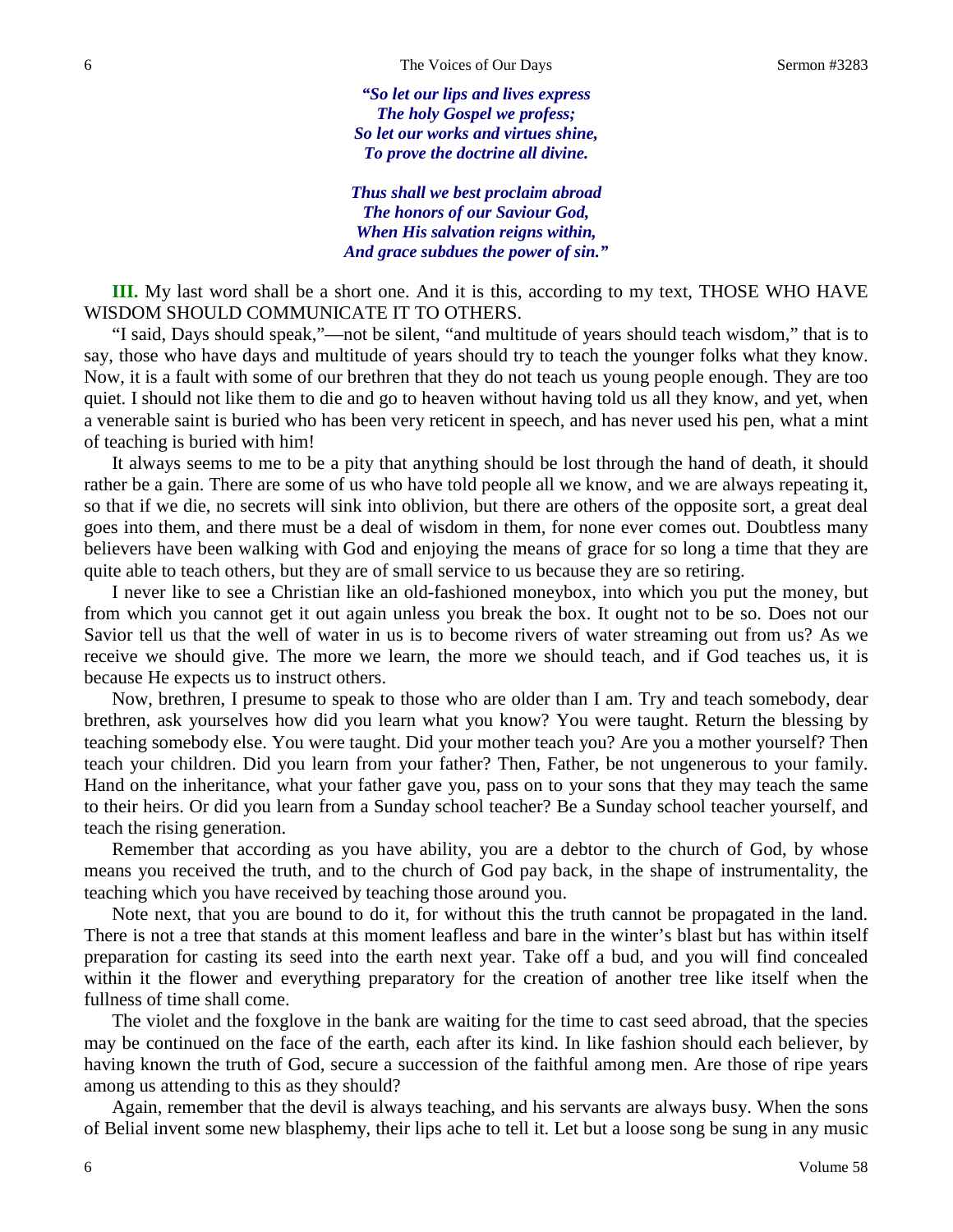#### Sermon #3283 The Voices of Our Days 7

hall in London, and before many hours it will have a thousand voices occupied with it. The devil has his missionaries ready to teach iniquity wherever they go, and they neither lack for zeal nor courage, and shall Satan have such busy servants, and Christ's cause languish for want of agents? God forbid!

If you have learned a great truth, go and tell it. If you have found out something that is fresh to you concerning the Lord and His love, do not wait till the morning light, but tell it at once. If you have found the Savior, tell about Him, tell about Him, tell about Him with all your might whenever you have opportunity, and spread abroad the gladsome news of His salvation. Remember that, to tell to others what you have known is often the very best way of deepening and increasing your own knowledge. Holy occupation is one of the most important things for our spiritual health.

If you see a church sinking low, the last persons to leave that church are the Sunday school teachers, and others, who are practically occupied with serving God, and the first to go are those fluffy professors who are neither use nor ornament, but cling to a church like dust to your coat. Very largely will you find that in proportion as you serve Christ, Christ will serve you, therefore seek you to feed His lambs, and He will feed you.

At the beginning of this year I would urge each one of you to say, "Cannot I make this year better than the last? Can I not pray more, believe more, love more, work more, give more, and be more like Christ?" Was last year an improvement upon the previous one? Whether it was so or not, let this year be an advance upon last year. It ought to be, for it is a year which lies somewhat nearer heaven than its predecessors. If you have lived up till now without a Savior, end that dangerous state. Listen to the Gospel message, "Believe and live." Ere New Year's Day is over look unto Jesus Christ and be saved. He will have glory, and you shall have happiness, and thus shall you begin aright another year of our Lord, and His Holy Spirit will make it to you a year of grace.

## **EXPOSITION BY C. H. SPURGEON**

## *EXODUS 13:21-22 AND 14*

We are going to read once more the familiar story of how the Lord delivered His people from the power of Egypt after He had brought them out of the house of bondage.

**Exodus Chapter 13. Verses 21-22.** *And the LORD went before them by day in a pillar of a cloud, to lead them the way; and by night in a pillar of fire, to give them light; to go by day and night: he took not away the pillar of the cloud by day, nor the pillar of fire by night, from before the people.*

**Exodus Chapter 14. Verses 1-2.** *And the LORD spake unto Moses, saying, Speak unto the children of Israel, that they turn and encamp before Pi-hahiroth between Migdol and the sea, over against Baalzephon: before it shall ye encamp by the sea.*

It might have been sufficient for the pillar of cloud to move that way, but it was really such an extraordinary thing for the Lord to lead the people right down to the sea, that He gave a special command as well as the movement of the cloud. That Moses himself might not be staggered by what would seem to him to be such strange guidance, the Lord tells him what to say to the people, and then gives him this explanation—

**3-4.** *For Pharaoh will say of the children of Israel, They are entangled in the land, the wilderness hath shut them in. And I will harden Pharaoh's heart, that he shall follow after them; and I will be honoured upon Pharaoh, and upon all his host; that the Egyptians may know that I am the LORD. And they did so.*

Those four words, "And they did so," though they are very short and very simple words, express a great deal. Oh, that it might always be said of all of us whenever God commands us to do anything, "And they did so."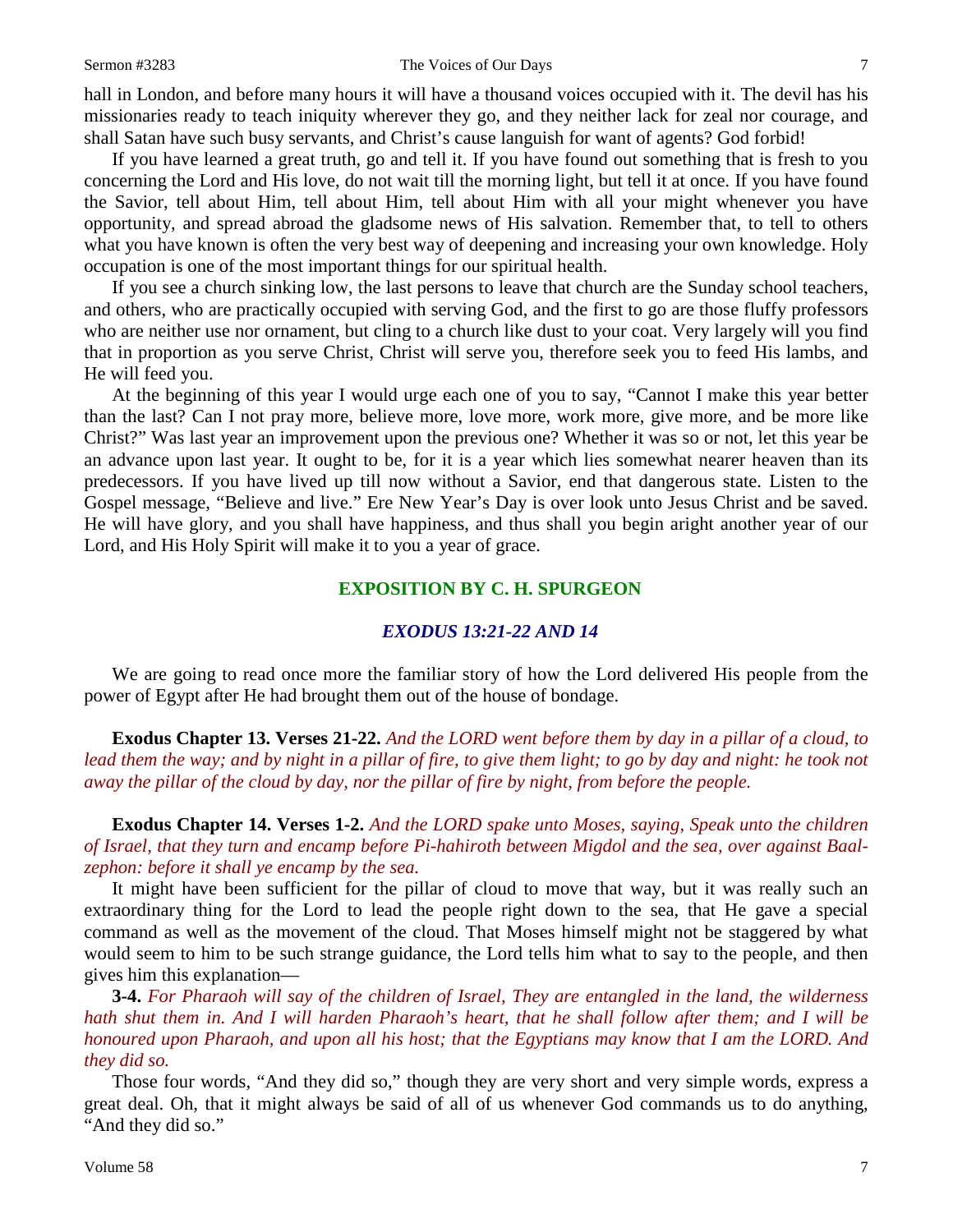**5.** *And it was told the king of Egypt that the people fled: and the heart of Pharaoh and of his servants was turned against the people, and they said, Why have we done this, that we have let Israel go from serving us?*

Nothing but the grace of God will truly humble men. These Egyptians had been crushed by terrible plagues into a false kind of humility, but they were soon as proud as ever. Nothing but the omnipotent grace of God can really subdue a proud and stubborn heart.

**6-8.** *And he made ready his chariot, and took his people with him: and he took six hundred chosen chariots, and all the chariots of Egypt, and captains over every one of them. And the LORD hardened the heart of Pharaoh king of Egypt, and he pursued after the children of Israel: and the children of Israel went out with an high hand.*

They were resolute and brave as long as they realized that God was with them, and the Egyptians behind them were bold and proud although God was not with them. There were two high hands that day, the high hand of the proud, puny Pharaoh and the high hand of the ever-blessed omnipotent JEHOVAH.

**9-10.** *But the Egyptians pursued after them, all the horses and chariots of Pharaoh, and his horsemen, and his army, and overtook them encamping by the sea, beside Pi-hahiroth, before Baalzephon. And when Pharaoh drew nigh, the children of Israel lifted up their eyes, and, behold, the Egyptians marched after them; and they were sorely afraid:*

Forgetting what God had done for them, and promised to them, they became timid at the sight of their old masters. They knew the cruelty of the Egyptians in time of war, and their hearts failed them.

**10.** *And the children of Israel cried out unto the LORD.* 

Ah, dear friends, if they had cried to the Lord in true believing prayer, they would have been worthy of commendation, but they did not do so. They cried out unto the Lord in an unbelieving complaint, as the next verse plainly shows—

**11-12.** *And they said unto Moses, Because there were no graves in Egypt, hast thou taken us away to die in the wilderness? wherefore hast thou dealt thus with us, to carry us forth out of Egypt? Is not this the word that we did tell you in Egypt, saying, Let us alone, that we may serve the Egyptians? For it had been better for us to serve the Egyptians, than that we should die in the wilderness.*

What cowards they were, and how faint hearted! Were these the people that were to conquer Canaan? Were these God's chosen people? Ah, judge them not, for you and I have often been quite as faint hearted and quite as fickle as they were. May God forgive us as He again and again forgave them!

**13-15.** *And Moses said unto the people, Fear ye not, stand still, and see the salvation of the LORD, which he will shew to you today: for the Egyptians, whom ye have seen today, ye shall see them again no more forever. The LORD shall fight for you, and ye shall hold your peace. And the LORD said unto Moses, Wherefore criest thou unto me? speak unto the children of Israel, that they go forward:* [See Sermon #548, Forward! Forward! Forward!].

Moses was no doubt praying in his heart though it is not recorded that he uttered any words in prayer, but it was not the time for prayer, it was the time for action. When people sometimes say, when they know their duty, "We will make it a matter of prayer," they generally mean that they will try to find some excuse for not doing it. You need not pray about any matter when you know what you ought to do, go and do it.

**16-20.** *But lift thou up thy rod, and stretch out thine hand over the sea, and divide it: and the children of Israel shall go on dry ground through the midst of the sea. And I, behold, I will harden the hearts of the Egyptians, and they shall follow them: and I will get me honour upon Pharaoh, and upon all his host, upon his chariots, and upon his horsemen. And the Egyptians shall know that I am the LORD, when I have gotten me honour upon Pharaoh, upon his chariots, and upon his horsemen. And the angel of God, which went before the camp of Israel, removed and went behind them; and the pillar of the cloud went before their face, and stood behind them: and it came between the camp of the Egyptians and the camp of Israel; and it was a cloud and darkness to them, but it gave light by night to these; so that the one came not near the other all the night.*